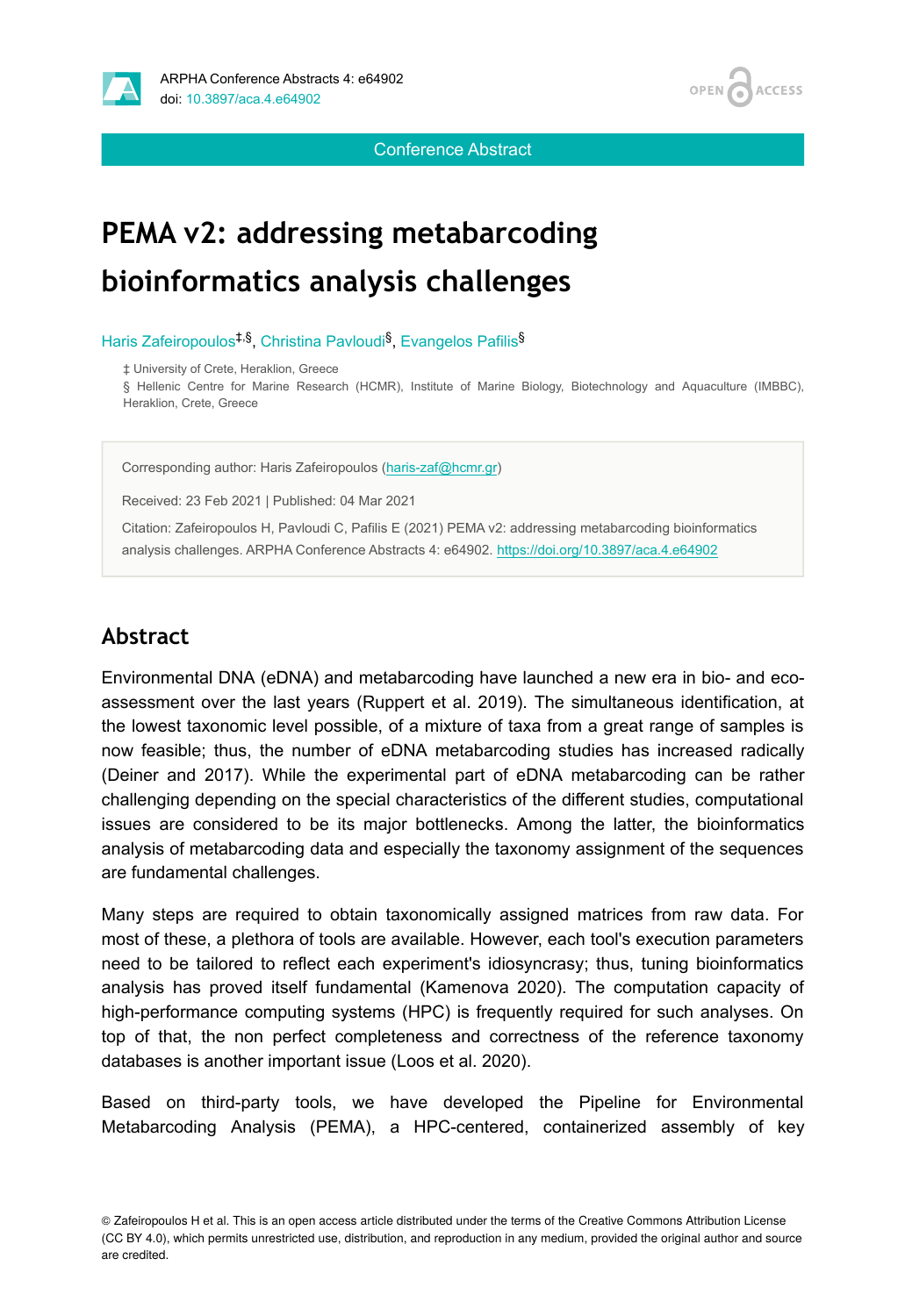metabarcoding analysis tools. PEMA combines state-of-the art technologies and algorithms with an easy to get-set-use framework, allowing researchers to tune thoroughly each study thanks to roll-back checkpoints and on-demand partial pipeline execution features (Zafeiropoulos 2020).

Once PEMA was released, there were two main pitfalls soon to be highlighted by users. PEMA supported 4 marker genes and was bounded by specific reference databases. In this new version of PEMA the analysis of any marker gene is now available since a new feature was added, allowing classifiers to train a user-provided reference database and use it for taxonomic assignment. Fig. 1 shows the taxonomy assignment related PEMA modules; all those out of the dashed box have been developed for this new PEMA release. As shown, the RDPClassifier has been trained with Midori reference 2 and has been added as an option, classifying not only metazoans but sequences from all taxonomic groups of Eukaryotes for the case of the COI marker gene. A PEMA documentation [site](https://hariszaf.github.io/pema_documentation/) is now also available. PEMA.v2 containers are available via the [DockerHub](https://hub.docker.com/r/hariszaf/pema) and [SingularityHub](https://singularity-hub.org/collections/2295) as well as through the Elixir Greece AAI Service. It has also been selected to be part of the [LifeWa](https://www.lifewatch.eu/home) [tch ERIC](https://www.lifewatch.eu/home) Internal Joint Initiative for the [analysis of ARMS data](https://www.lifewatch.eu/iji-2-monitoring-invasive-marine-species) and soon will be available through the [Tesseract VRE.](https://www.lifewatch.dev/dashboard)



#### Figure 1. doi

Taxonomy assignment related features on initial version of PEMA and PEMA.v2. Custom databases can be now used for the taxonomy assignment of the four marker genes initially supported by PEMA. The analysis of further marker genes is now supported by providing PEMA with corresponding reference databases in the appropriate format to train either the CREST or the RDPClassifier.

#### **Keywords**

metabarcoding, pipeline, reference database, marker genes, 16S/18S rRNA, COI, ITS, containers, HPC